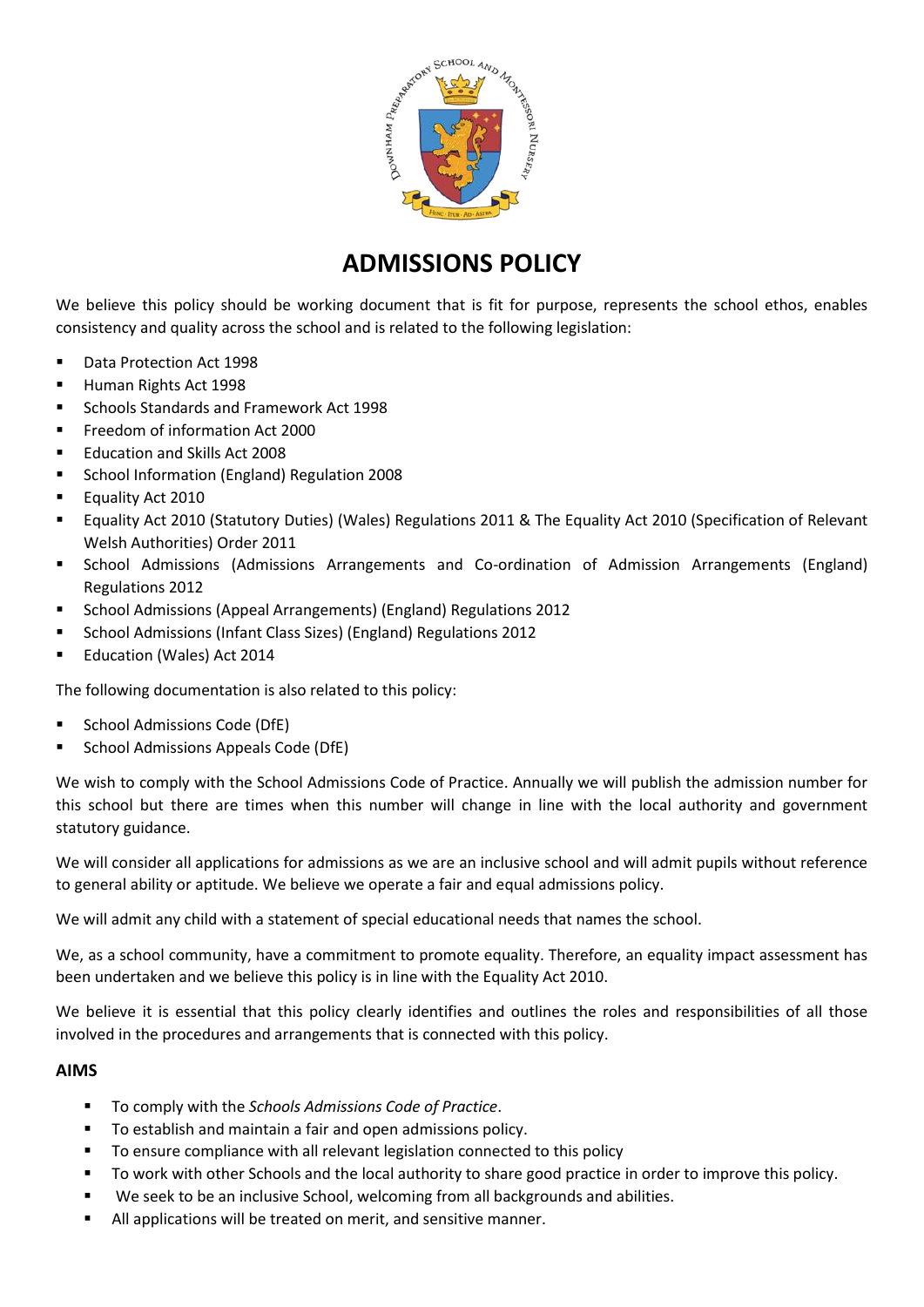- The only restriction we place on entry is that of number. When a class is full we put the applicants on a waiting list.
- A child's level of ability is irrelevant to this School's Admission policy, as are Special needs the child may have.

# **RESPONSIBILITY FOR THE POLICY AND PROCEDURE**

# **ROLE OF THE PRINCIPAL**

The Principal, as the admissions authority, has:

- a duty to consider all applications to this school fairly and openly;
- delegated powers and responsibilities to the SMT to ensure all school personnel and visitors to the school are aware of and comply with this policy;
- responsibility for ensuring that the school complies with all equalities legislation;
- has responsibility as the Equalities co-ordinator to ensure that appropriate action will be taken to deal with all prejudice related incidents or incidents which are breach of this policy;
- **■** responsibility for ensuring funding is in place to support this policy;
- make effective use of relevant research and information to improve this policy;
- responsibility for ensuring this policy and all policies are maintained and updated regularly;
- **E** responsibility for ensuring all policies are made available to parents;
	- o determining this policy with the SMT
	- o discussing improvements to this policy during the school year;

The Principal in conjunction with the SMT will:

- ensure all prospective parents are fully aware of the admissions criteria
- ensure that all applications are looked at fairly and openly;
- ensure all school personnel, pupils and parents are aware of and comply with this policy;
- **•** provide leadership and vision in respect of equality;
- provide guidance, support and training to all staff;
- **■** monitor the effectiveness of this policy by speaking with pupils, school personnel and parents;
- annually report on the success and development of this policy.

# **ROLE OF THE SENIOR MANAGEMENT TEAM**

The SMT will:

- annually review the following admissions criteria:
	- *1. Children who are looked after by the Local Authority;*
	- *2. Children who enter our Nursery school from the age of 3months, entering the Reception in the September after their 4th birthday.*
- work closely with the Principal:
- ensure that this policy and other linked policies are up to date;
- ensure that everyone connected with the school is aware of this policy;
- make effective use of relevant research and information to improve this policy;
- annually report to the Principal on the success and development of this policy;

# **ROLE OF PARENTS/CARERS**

Parents/carers must:

- be aware of and comply with this policy;
- apply by using the appropriate application form;
- be aware of their right of appeal if their application is unsuccessful by following the procedure as set out below